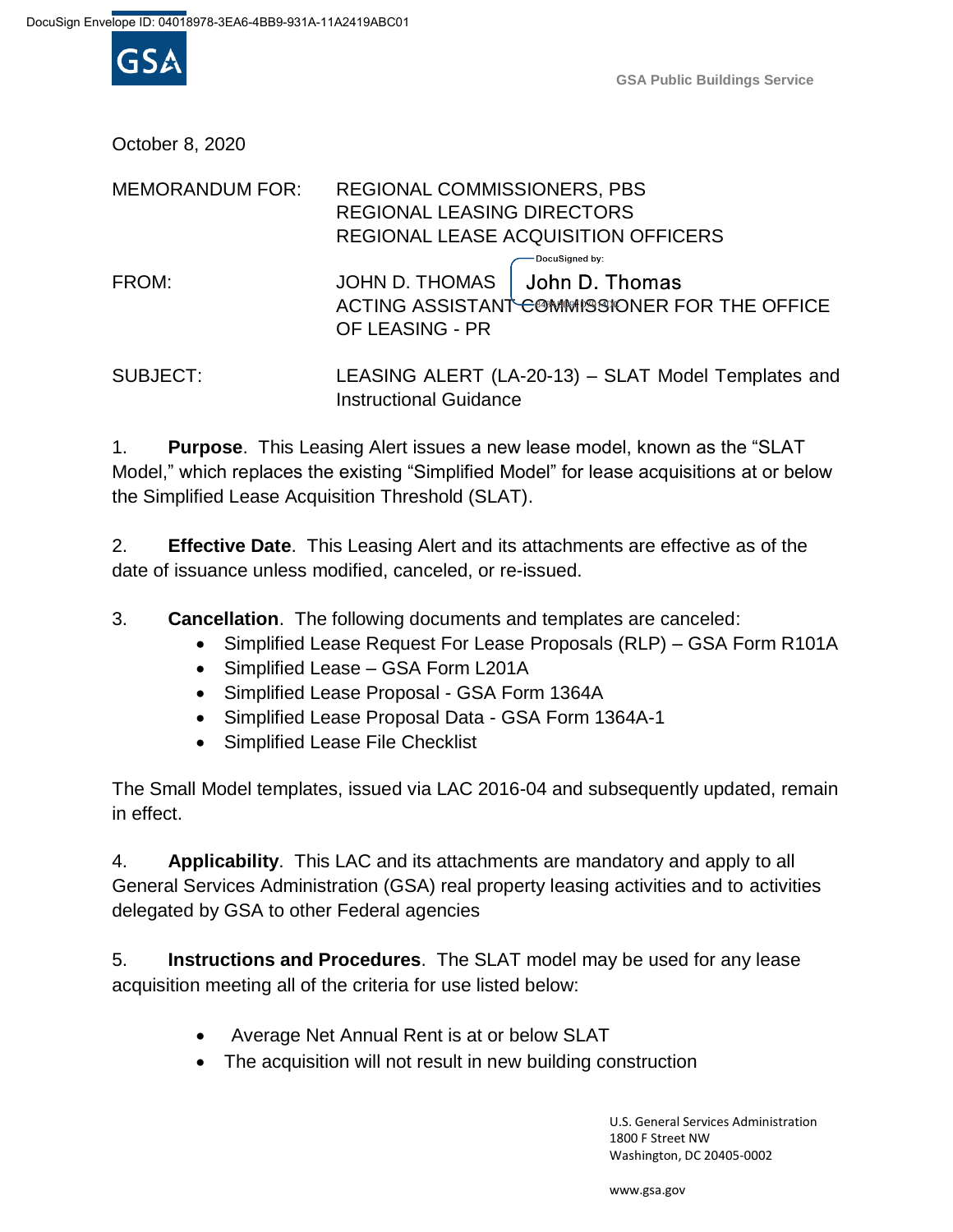- The acquisition will use the Lowest Price Technically Acceptable (LPTA) source selection method
- The Facility Security Level (FSL) for the requirement is Level I or II

Additional instructions and procedures on the use of the SLAT model are outlined under Attachment 1, SLAT Model Guidance and Instructions.

- Attachment 1, SLAT Model Guidance and Instructions
- **Attachment 2, SLAT RLP Template R100A**
- Attachment 3, SLAT Lease Template L100A
- Attachment 4, GSA Form 3517A (08/2020) issued via LA-20-11
- **Attachment 5, SLAT Model Lease File Checklists**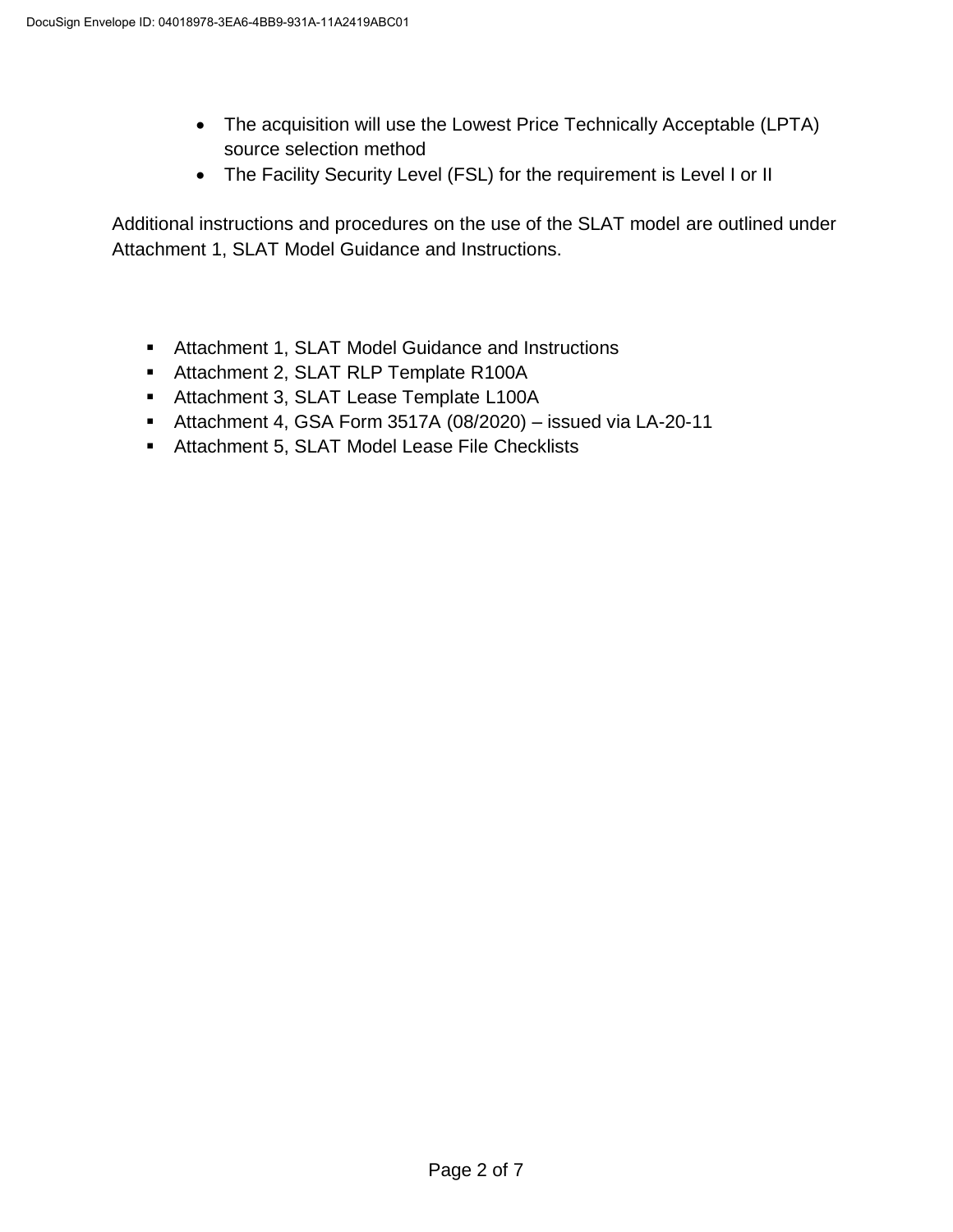### **SLAT Model Guidance and Instructions**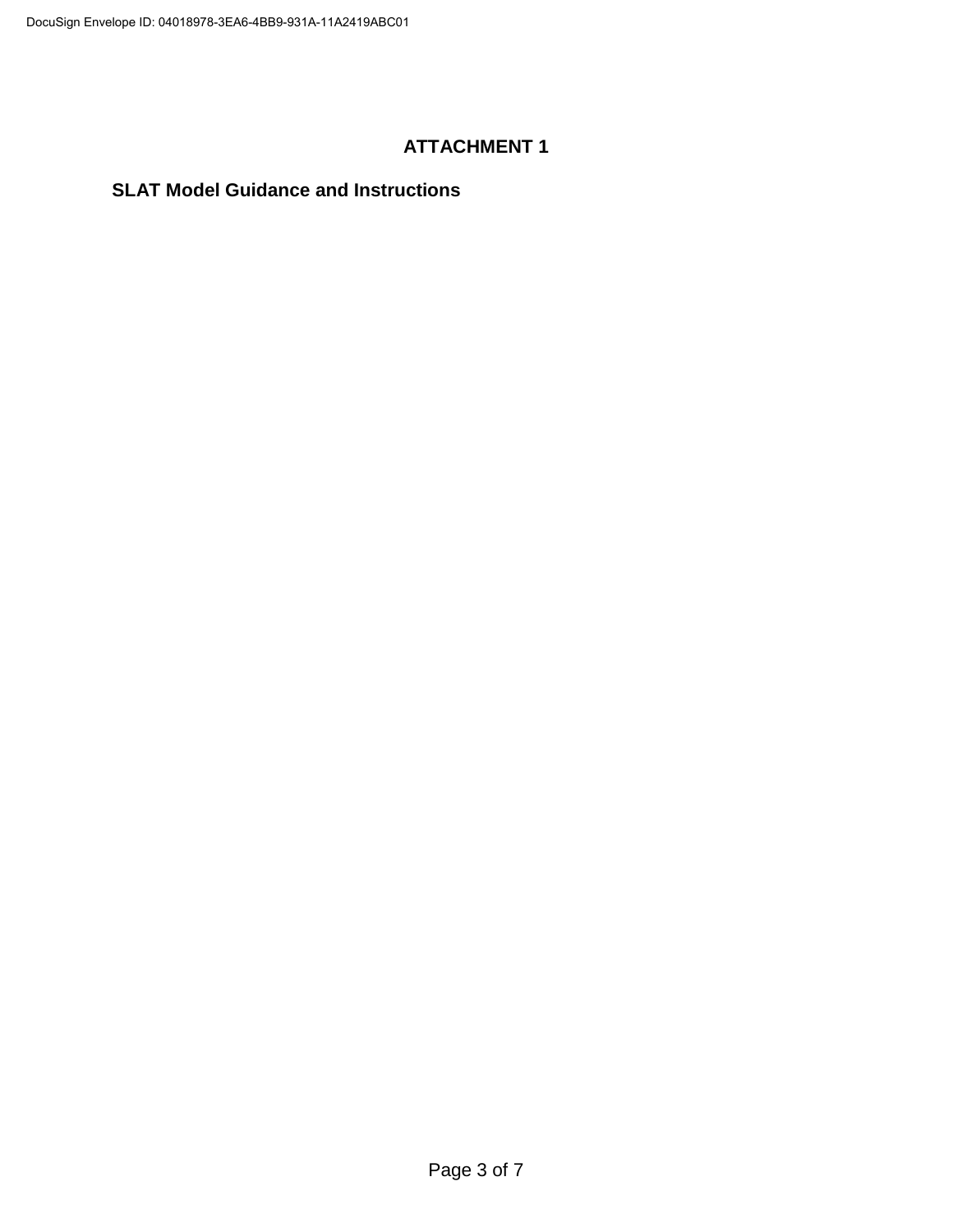# **SLAT Model RLP Template R100A**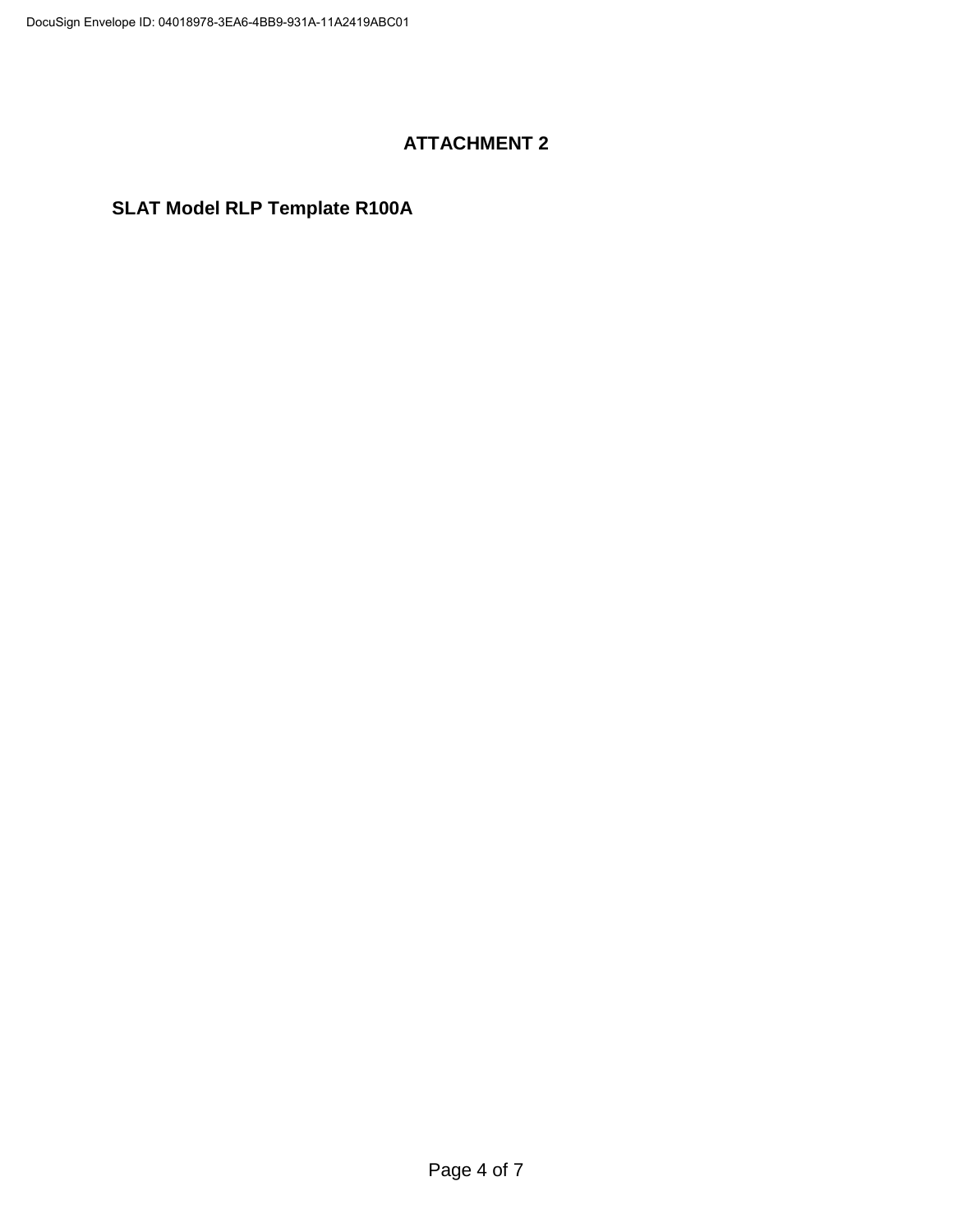# **SLAT Model Lease Template L100A**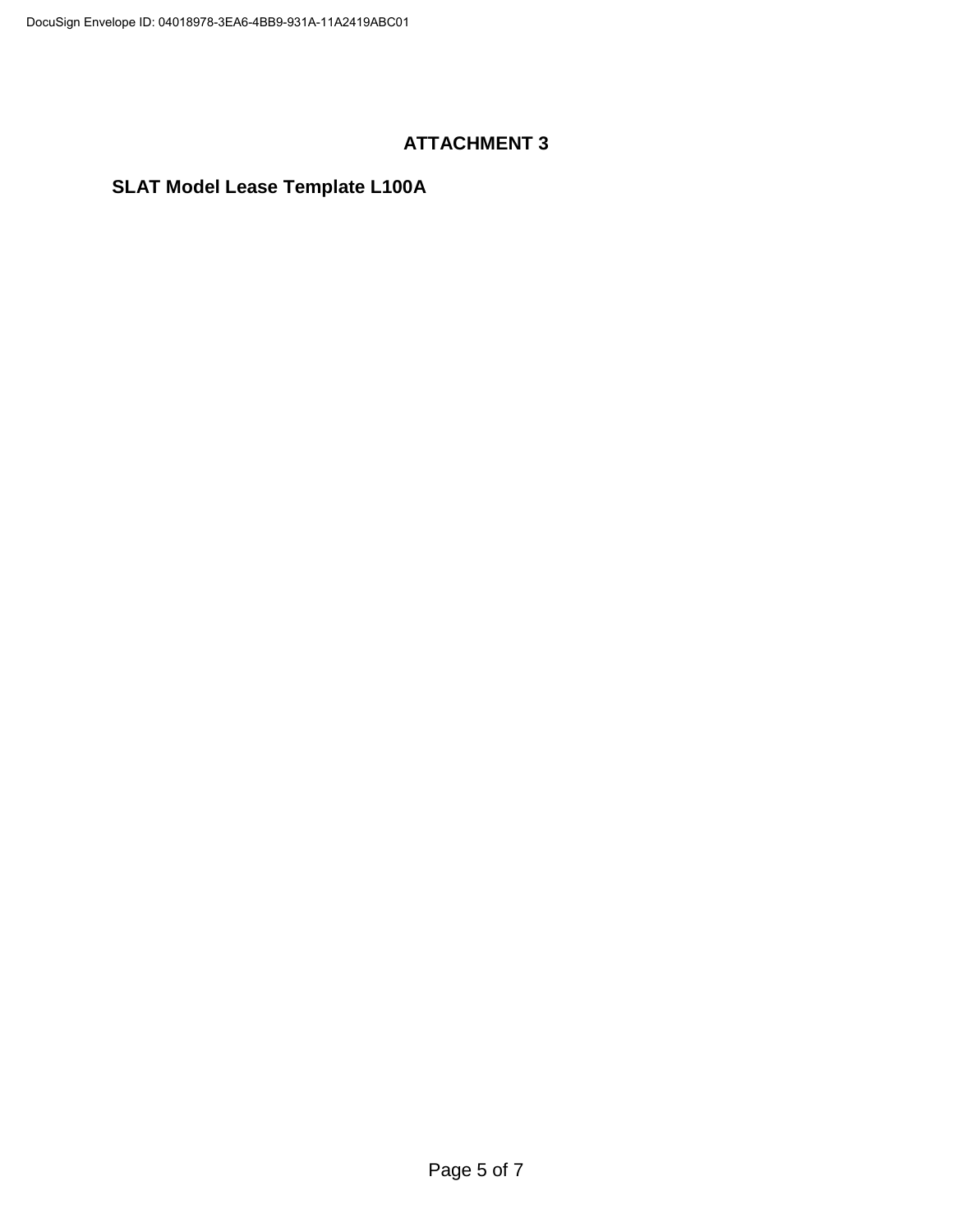### **GSA FORM 3517A**